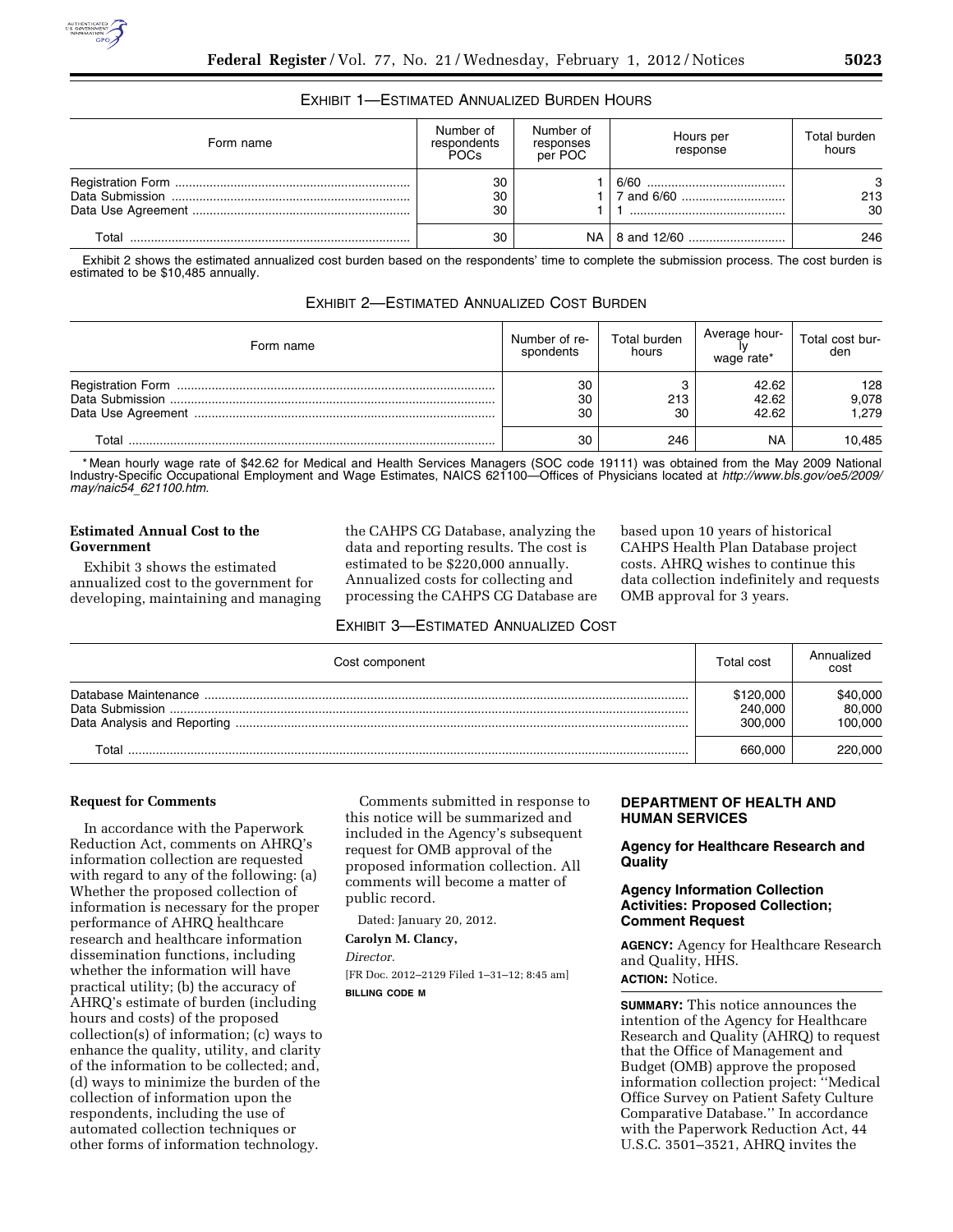public to comment on this proposed information collection.

This proposed information collection was previously published in the **Federal Register** on November 28th, 2011 and allowed 60 days for public comment. No substantive comments were received. The purpose of this notice is to allow an additional 30 days for public comment.

**DATES:** Comments on this notice must be received by March 2, 2012.

**ADDRESSES:** Written comments should be submitted to: AHRQ's OMB Desk Officer by fax at (202) 395–6974 (attention: AHRQ's desk officer) or by email at

*OIRA*\_*[submission@omb.eop.gov](mailto:OIRA_submission@omb.eop.gov)*  (attention: AHRQ's desk officer).

Copies of the proposed collection plans, data collection instruments, and specific details on the estimated burden can be obtained from the AHRQ Reports Clearance Officer.

### **FOR FURTHER INFORMATION CONTACT:**

Doris Lefkowitz, AHRQ Reports Clearance Officer, (301) 427–1477, or by email at *[doris.lefkowitz@AHRQ.hhs.gov](mailto:doris.lefkowitz@AHRQ.hhs.gov)*. **SUPPLEMENTARY INFORMATION:** 

#### **Proposed Project**

#### *Medical Office Survey on Patient Safety Culture Comparative Database*

The Agency for Healthcare Research and Quality (AHRQ) requests that the Office of Management and Budget (OMB) approve, under the Paperwork Reduction Act of 1995, AHRQ's collection of information for the AHRQ Medical Office Survey on Patient Safety Culture (Medical Office SOPS) Comparative Database. The Medical Office SOPS Comparative Database consists of data from the AHRQ Medical Office Survey on Patient Safety Culture. Medical offices in the U.S. are asked to voluntarily submit data from the survey to AHRQ, through its contractor, Westat. The Medical Office SOPS Database is modeled after the Hospital SOPS Database [OMB No. 0935–0162; approved 05/04/2010] that was originally developed by AHRQ in 2006 in response to requests from hospitals interested in knowing how their patient safety culture survey results compare to those of other hospitals.

In 1999, the Institute of Medicine called for health care organizations to develop a ''culture of safety'' such that their workforce and processes focus on improving the reliability and safety of care for patients (IOM, 1999; To Err is Human: Building a Safer Health System). To respond to the need for tools to assess patient safety culture in outpatient ambulatory health care, AHRQ developed and pilot tested the

Medical Office Survey on Patient Safety Culture with OMB approval (OMB NO. 0935–0131; approved July 5, 2007).

The survey is designed to enable medical offices to assess provider and staff opinions about patient safety issues, medical error, and error reporting and includes 52 items that measure 12 dimensions of patient safety culture. AHRQ released the survey to the public along with a Survey User's Guide and other toolkit materials in December 2008 on the AHRQ Web site (located at *[http://www.AHRQ.gov/](http://www.AHRQ.gov/QUAL/patientsafetyculture/mosurvindex.htm)  [QUAL/patientsafetyculture/](http://www.AHRQ.gov/QUAL/patientsafetyculture/mosurvindex.htm)  [mosurvindex.htm](http://www.AHRQ.gov/QUAL/patientsafetyculture/mosurvindex.htm)*). Since its release, the survey has been voluntarily used by hundreds of medical offices in the U.S.

The Medical Office SOPS and the Comparative Database are supported by AHRQ to meet its goals of promoting improvements in the quality and safety of health care in medical office settings. The survey, toolkit materials, and preliminary comparative database results are all made available to the public along with technical assistance provided by AHRQ through its contractor at no charge to medical offices, to facilitate the use of these materials for medical office patient safety and quality improvement.

The goal of this project is to create the Medical Office SOPS Comparative Database. This database will (1) Allow medical offices to compare their patient safety culture survey results with those of other medical offices; (2) provide data to medical offices to facilitate internal assessment and learning in the patient safety improvement process; and, (3) provide supplemental information to help medical offices identify their strengths and areas with potential for improvement in patient safety culture. De-identified data files will also be available to researchers conducting patient safety data analysis. The database will include 52 items that measure 12 areas, or composites, of patient safety culture.

This study is being conducted by AHRQ through its contractor, Westat, pursuant to AHRQ's statutory authority to conduct and support research on healthcare and on systems for the delivery of such care, including activities with respect to: the quality, effectiveness, efficiency, appropriateness, and value of healthcare services; quality measurement and improvement; and database development. 42 U.S.C. 299a(a)(1), (2), and (a)(8).

# **Method of Collection**

To achieve the goal of this project the following activities and data collections will be implemented:

(1) Eligibility Form—The purpose of this form is to determine the eligibility status and initiate the registration process for medical offices seeking to voluntarily submit their MO SOPS data to the MO SOPS Comparative Database. The medical office point of contact (POC) will complete the form. The POC is either an office manager, nurse manager, or a survey vendor who contracts with a medical office to collect their data. The POC may submit data on behalf of multiple medical offices because many medical offices are part of a larger practice with multiple sites or part of a larger health system that includes many medical office sites.

(2) *Data Use Agreement*—The purpose of this form is to obtain authorization from medical offices to use their voluntarily submitted MO SOPS data for analysis and reporting according to the terms specified in the Data Use Agreement (DUA). The medical office POC will complete the form.

(3) *Medical Office Information Form*— The purpose of this form is to obtain basic information about the characteristics of the medical offices submitting their MO SOPS data to the MO SOPS Comparative Database (e.g., number of providers and staff, ownership, and type of specialty). The medical office POC will complete the form.

(4) *Data Submission*—After the medical office POC has completed the Medical Office Eligibility Form, the Data Use Agreement and the Medical Office Information Form, they will submit their data from the MO SOPS to the MO SOPS Comparative Database.

Data from the AHRQ Medical Office Survey on Patient Safety Culture are used to produce three types of products: (1) A Medical Office SOPS Comparative Database Report that is produced periodically and made available to the public on the AHRQ Web site (see *[http://www.AHRQ.gov/QUAL/](http://www.AHRQ.gov/QUAL/mosurvey10/moresults10.htm)  [mosurvey10/moresults10.htm](http://www.AHRQ.gov/QUAL/mosurvey10/moresults10.htm)*); (2) Medical Office Survey Feedback Reports that are confidential, customized reports produced for each medical office that submits data to the database; and, (3) Research data sets of staff-level and medical office-level de-identified data that enable researchers to conduct additional analyses.

Medical offices are asked to voluntarily submit their Medical Office SOPS data to the comparative database. The data are then edited to detect and correct errors and aggregated and used to produce a Comparative Database Report that displays averages, standard deviations, and percentile scores on the survey's 52 items and 12 patient safety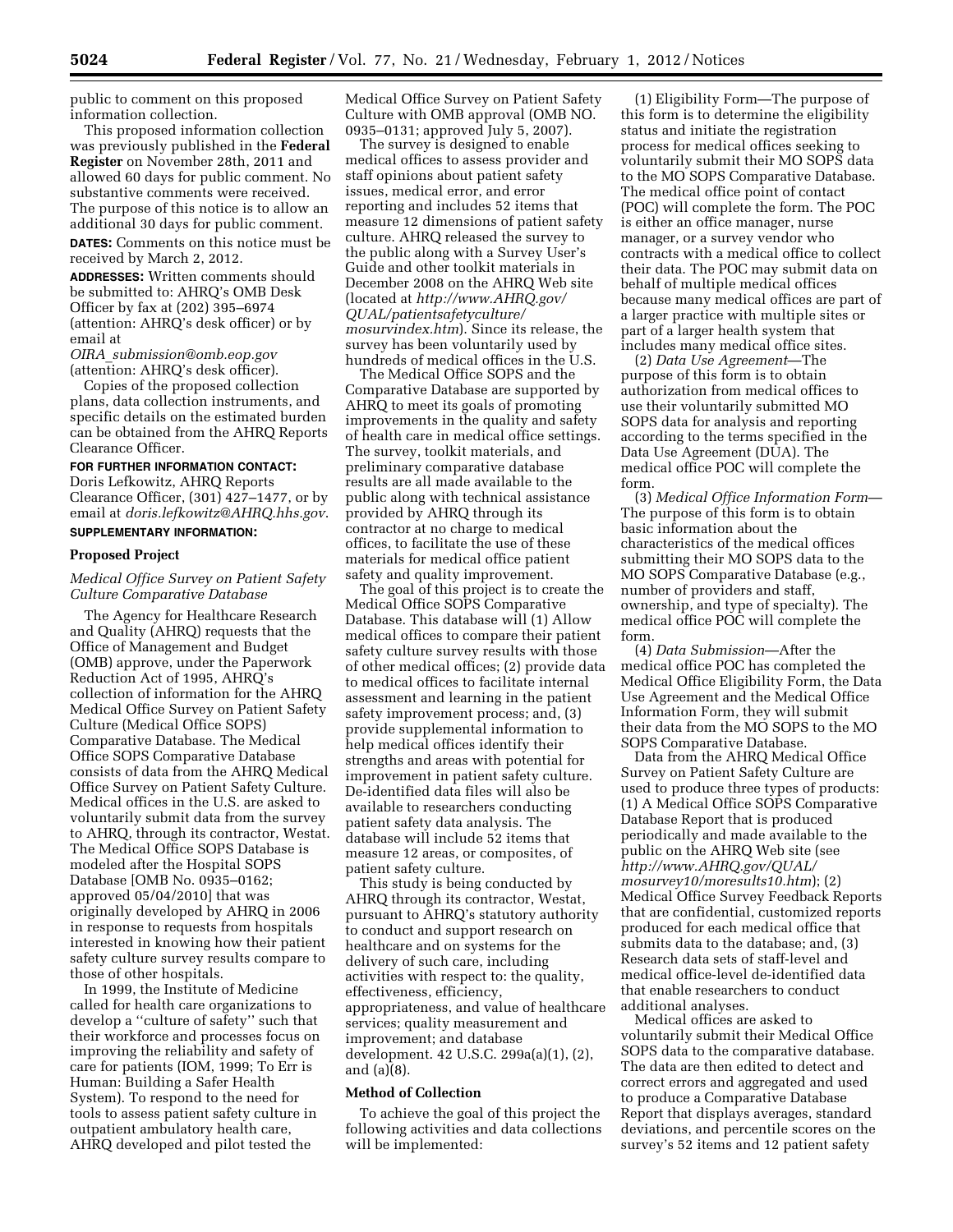culture dimensions, as well as displaying these results by medical office characteristics (size of office, specialty, geographic region, etc.) and staff characteristics (staff position).

# **Estimated Annual Respondent Burden**

Exhibit 1 shows the estimated annualized burden hours for the medical office to participate in the Medical Office SOPS Comparative Database. The POC completes a number

of data submission steps and forms, beginning with completion of the online Medical Office SOPS Database Eligibility Form and Data Use Agreement, which will be completed for 150 medical offices annually. The Medical Office Information Form will be completed for each medical office; since each POC represents an average of 10 medical offices, a total of 1,500 Information Forms will be completed annually, each requiring about 5

minutes to complete. The POC will submit data for all of the medical offices they represent which will take about 4 and  $\frac{1}{2}$  hours, including the amount of time POCs typically spend deciding whether to participate in the database, preparing their materials and data set for submission to the database, and performing the submission. The total annual burden hours are estimated to be 816.

#### EXHIBIT 1—ESTIMATED ANNUALIZED BURDEN HOURS

| Form name | Number of<br>respondents/<br>POCs | Number of<br>responses<br>per POC | Hours per<br>response       | Total burden<br>hours |
|-----------|-----------------------------------|-----------------------------------|-----------------------------|-----------------------|
|           | 150<br>150<br>150<br>150          | 10                                | 3/60<br>3/60<br>5/60<br>4.5 | 8<br>125<br>675       |
| Total     | 600                               | NA                                | <b>NA</b>                   | 816                   |

Medical offices administer the AHRQ Medical Office Survey on Patient Safety Culture on a periodic basis. Hospitals submitting to the Hospital SOPS Comparative Database administer the survey every 16 months on average. Similarly, the number of medical office

submissions to the database is likely to vary each year because medical offices do not administer the survey and submit data every year. The 150 respondents/ POCs shown in Exhibit 1 are based on an estimate.

Exhibit 2 shows the estimated annualized cost burden based on the respondents' time to submit their data. The cost burden is estimated to be \$34,779 annually.

#### EXHIBIT 2—ESTIMATED ANNUALIZED COST BURDEN

| Form name | Number of<br>respondents/<br>POCs | Total burden<br>hours | Average<br>hourly<br>wage rate     | Total cost<br>burden          |
|-----------|-----------------------------------|-----------------------|------------------------------------|-------------------------------|
|           | 150<br>150<br>150<br>150          | 125<br>675            | \$42.62<br>42.62<br>42.62<br>42.62 | \$341<br>341<br>341<br>28.769 |
| Total     | 600                               | 816                   | <b>NA</b>                          | 34.779                        |

\* Mean hourly wage rate of \$42.62 for Medical and Health Services Managers (SOC code 19111) was obtained from the May 2009 National Industry-Specific Occupational Employment and Wage Estimates, NAICS 621100—Offices of Physicians located at *[http://www.bls.gov/oes/2009/](http://www.bls.gov/oes/2009/may/naic4_621100.htm)  may/naic4*\_*[621100.htm.](http://www.bls.gov/oes/2009/may/naic4_621100.htm)* 

# Estimated Annual Cost to the Government

The estimated annualized cost to the government for developing,

maintaining, and managing the database and analyzing the data and producing reports is shown below. The cost is estimated to be \$310,000 annually for 3

years. The total cost is estimated to be \$930,000.

### EXHIBIT 3—ESTIMATED ANNUALIZED COST

| Cost component | Total cost | Annualized<br>cost |
|----------------|------------|--------------------|
|                | \$59.715   | \$19,905           |
|                | 82.107     | 27.369             |
|                | 111.963    | 37.321             |
|                | 111.966    | 37.322             |
|                | 7.464      | 2.488              |
|                | 556.785    | 185.595            |
| Total          | 930.000    | 310.000            |